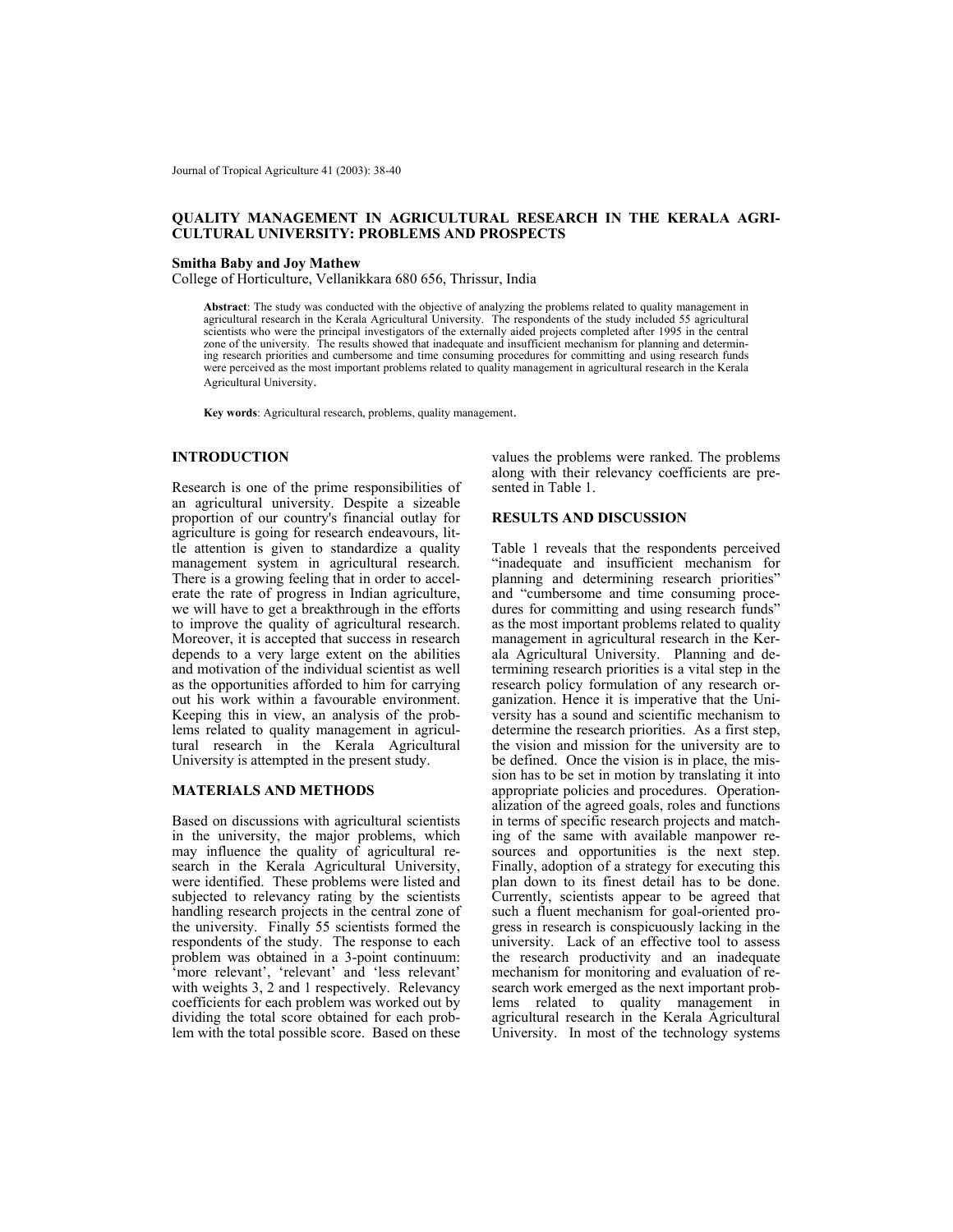| Sl.<br>No.     | Problems                                                                                           | Relevancy<br>coefficient | Rank         |
|----------------|----------------------------------------------------------------------------------------------------|--------------------------|--------------|
| 1              | Inadequate opportunities for exposure to modern scientific fields                                  | 0.79                     | IV           |
| 2              | Insufficient training of research personnel to improve their professional competence               | 0.79                     | IV           |
| 3              | Inadequate and insufficient mechanism for planning and determining research priorities             | 0.84                     | I            |
| $\overline{4}$ | Cumbersome and time consuming procedures for committing and using research funds                   | 0.84                     | Ι            |
| 5              | Lack of an integrated and multi-disciplinary approach in project selection and implemen-<br>tation | 0.80                     | III          |
| 6              | Inadequate infrastructure to carry out the research works                                          | 0.77                     | V            |
| $\overline{7}$ | Manpower constraints                                                                               | 0.77                     | V            |
| 8              | Lack of proper guidance and support from experts for implementing the research projects            | 0.65                     | VII          |
| 9              | Too much non-research assignments for research scientists, such as administrative work             | 0.79                     | IV           |
| 10             | Inadequate and defective mechanism for monitoring and periodical evaluation of re-<br>search work  | 0.82                     | $\mathbf{I}$ |
| 11             | Lack of an effective tool to assess the research productivity                                      | 0.82                     | $\mathbf{H}$ |
| 12             | Inadequate reward systems to attract and motivate the researches                                   | 0.80                     | Ш            |
| 13             | No consideration of the researcher's aptitude in assigning the research projects                   | 0.68                     | VI           |
| 14             | Bureaucratic and political interference in various research activities                             | 0.59                     | <b>VIII</b>  |

Table 1. Problems related to quality management in agricultural research in KAU ( $n = 55$ )

the number of research publications are used as an indicator of scientific productivity. But use of publications as a major index of scientific productivity has been strongly criticized in that the efficiency of any research set up must be determined by the extent to which the technology can be applied for development rather than its worth for publication. However, an objective and critical evaluation of any research activity is difficult since the process of evaluating research is seldom standardized. It would be a formidable task to combine the various components of scientific productivity into a single meaningful measure. Satapathy and Choudhary (1990) concluded that the parameters for measurement of scientific productivity among farm scientists consisted of the following factors in the order of descending importance; production of specific technology, acceptance of the technology by the farmers, publication of results in local newspapers, inclusion of the findings in the package of practices, publication of research papers of state/national/international level, feedback for details by the users, guiding of Ph.D and M.Sc. scholars, presentation of scientific papers, reference of research work by other scientists, number of projects completed, recognition of research work by way of reward/award and writing of technical books. The management should reach a consensus on these parameters, which can be used as an effective tool for assessing the research productivity.

Monitoring and evaluation of research work may be adopted as a strategy to ensure quality of agricultural research in the Kerala Agricultural University. A monitoring cell can be established for this purpose.

"Lack of an integrated and multidisciplinary approach in project selection and implementation" and "inadequate reward systems to attract and motivate the researches" were rated as the next two important problems related to quality management in agricultural research. The need for interdisciplinary co-operation on complex, problem oriented projects is widely advocated. The university should reorient its research policy in this direction, which would help to evolve a system approach in agricultural research. The reward systems currently in vogue are not generally compatible with the goals of the technology systems. In the present reward system, which is based mainly on the number of scientific articles published, practical pamphlets and bulletins aimed at technology transfer to farmers